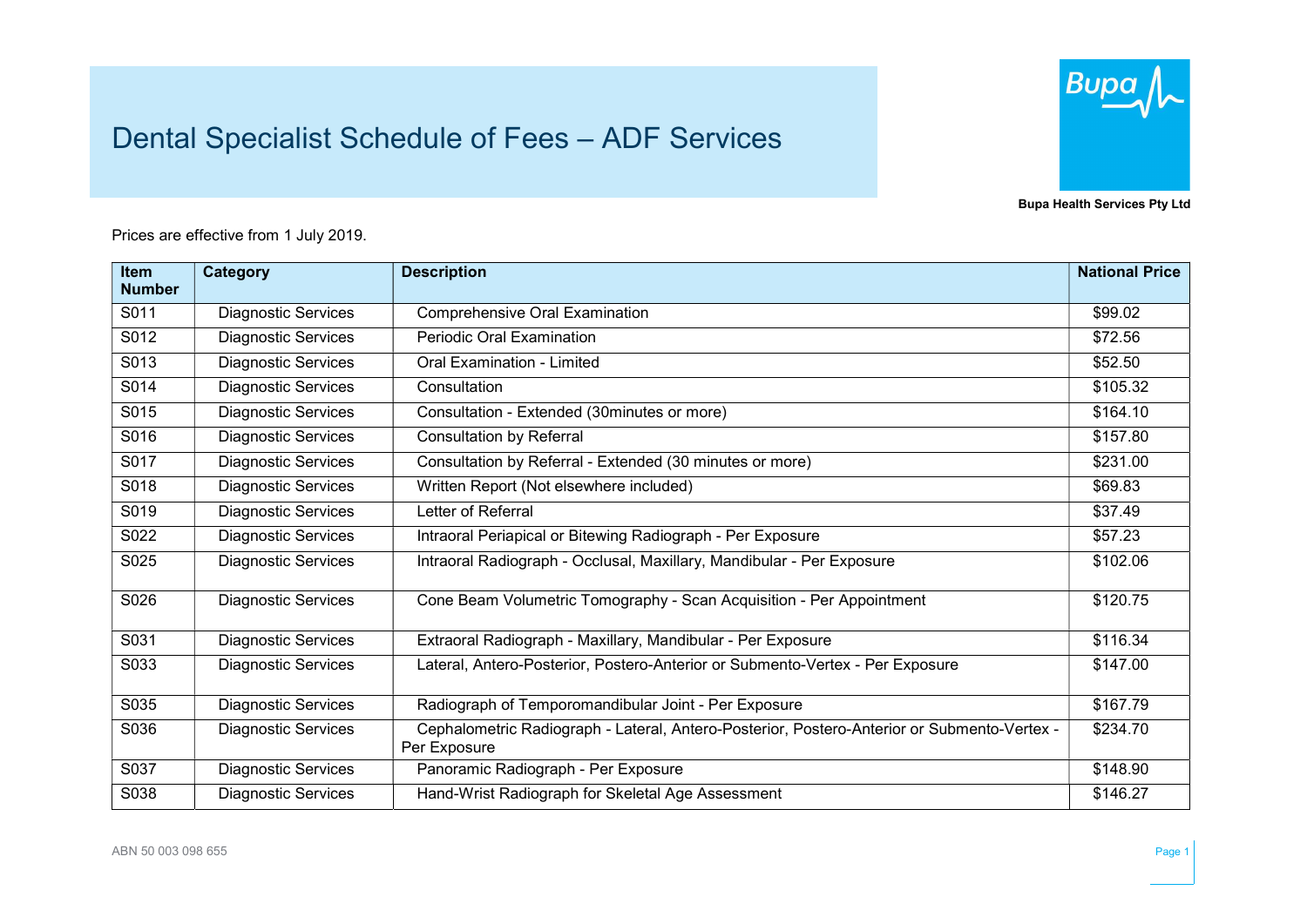| Item          | Category                   | <b>Description</b>                                         | <b>National Price</b> |
|---------------|----------------------------|------------------------------------------------------------|-----------------------|
| <b>Number</b> |                            |                                                            |                       |
| S039          | <b>Diagnostic Services</b> | Computed Tomography of the Skull or Parts Thereof          | \$234.80              |
| S041          | Diagnostic Services        | <b>Bacteriological Examination</b>                         | \$88.31               |
| S042          | <b>Diagnostic Services</b> | <b>Culture Examination and Identification</b>              | \$71.09               |
| S043          | <b>Diagnostic Services</b> | <b>Antibiotic Sensitivity Test</b>                         | \$63.53               |
| S044          | <b>Diagnostic Services</b> | Collection of Specimen for Pathology Examination           | \$79.91               |
| S047          | <b>Diagnostic Services</b> | <b>Saliva Screening Test</b>                               | \$64.00               |
| S048          | Diagnostic Services        | <b>Bacteriological Screening Test</b>                      | \$68.57               |
| S051          | <b>Diagnostic Services</b> | <b>Biopsy of Tissue</b>                                    | \$205.49              |
| S052          | <b>Diagnostic Services</b> | Histopathological Examination of Tissue                    | \$951.93              |
| S053          | <b>Diagnostic Services</b> | Cytological Investigation                                  | \$144.59              |
| S054          | <b>Diagnostic Services</b> | <b>Oral Mucosal Screening</b>                              | \$60.00               |
| S055          | <b>Diagnostic Services</b> | <b>Blood Sample</b>                                        | \$60.00               |
| S056          | <b>Diagnostic Services</b> | Haematological Examination                                 | \$60.00               |
| S059          | <b>Diagnostic Services</b> | Comprehensive Head/Neck Cancer Examine and Risk Assessment | \$69.50               |
| S061          | <b>Diagnostic Services</b> | Pulp Testing - Per Appointment                             | \$38.54               |
| S071          | <b>Diagnostic Services</b> | Diagnostic Model - Per Model                               | \$95.40               |
| S072          | <b>Diagnostic Services</b> | Photographic Records - Intraoral - Per Appointment         | \$44.94               |
| S073          | <b>Diagnostic Services</b> | Photographic Records - Extraoral- Per Appointment          | \$43.89               |
| S074          | <b>Diagnostic Services</b> | Diagnostic Wax-Up                                          | \$250.00              |
| S075          | <b>Diagnostic Services</b> | <b>Diagnostic Modelling</b>                                | \$48.30               |
| S081          | <b>Diagnostic Services</b> | Cephalometric Analysis - Excluding Radiographs             | \$87.26               |
| S082          | <b>Diagnostic Services</b> | <b>Tooth-Jaw Size Prediction Analysis</b>                  | \$167.00              |
| S083          | <b>Diagnostic Services</b> | <b>Tomographic Analysis</b>                                | \$121.38              |
| S085          | Diagnostic Services        | Electromyographic Recording                                | \$241.29              |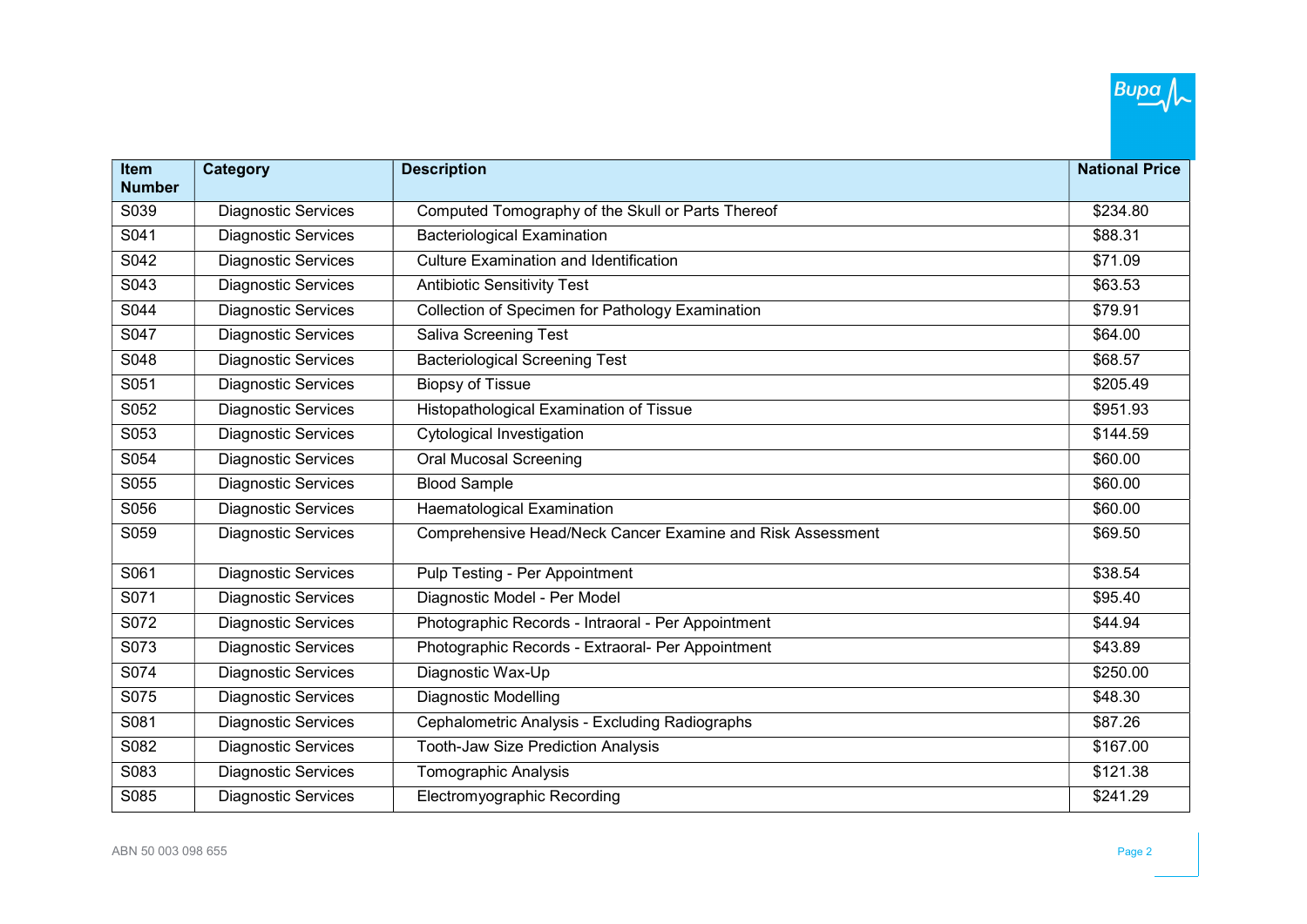| Item             | Category                                          | <b>Description</b>                                                                    | <b>National Price</b> |
|------------------|---------------------------------------------------|---------------------------------------------------------------------------------------|-----------------------|
| <b>Number</b>    |                                                   |                                                                                       |                       |
| S086             | <b>Diagnostic Services</b>                        | Electromyographic Analysis                                                            | \$198.66              |
| S087             | <b>Diagnostic Services</b>                        | Cone Beam Volumetric Tomography Analysis and Interpretation (< One Dental Arch)       | \$30.00               |
| S088             | <b>Diagnostic Services</b>                        | Cone Beam Volumetric Tomography Analysis and Interpretation (Single Dental Arch)      | \$35.00               |
| S089             | <b>Diagnostic Services</b>                        | Cone Beam Volumetric Tomography Analysis and Interpretation (Both Dental Arches)      | \$45.00               |
| S090             | <b>Diagnostic Services</b>                        | Cone Beam Volumetric Tomography Analysis and Interpretation - Temporomandibular Joint | \$50.00               |
| S091             | <b>Diagnostic Services</b>                        | Cone Beam Volumetric Tomography Analysis and Interpretation - Orofacial Structures    | \$60.00               |
| S111             | Preventive, Prophylatic<br>and Bleaching Services | Removal of Plaque and/or Stain                                                        | \$82.95               |
| S <sub>113</sub> | Preventive, Prophylatic<br>and Bleaching Services | Recontouring and Polishing of Pre-existing Restoration(s) - Per Appointment           | \$31.40               |
| S114             | Preventive, Prophylatic<br>and Bleaching Services | Removal of Calculus - First Appointment                                               | \$138.18              |
| S115             | Preventive, Prophylatic<br>and Bleaching Services | Removal of Calculus - Subsequent Appointment                                          | \$120.00              |
| S116             | Preventive, Prophylatic<br>and Bleaching Services | Enamel Micro-Abrasion - Per Tooth                                                     | \$75.08               |
| S117             | Preventive, Prophylatic<br>and Bleaching Services | Bleaching, Internal - Per Tooth                                                       | \$416.30              |
| S118             | Preventive, Prophylatic<br>and Bleaching Services | Bleaching, External - Per Tooth                                                       | \$80.22               |
| S119             | Preventive, Prophylatic<br>and Bleaching Services | Bleaching, Home Application - Per Arch                                                | \$169.16              |
| S121             | Preventive, Prophylatic<br>and Bleaching Services | Topical Application of Remineralisation and/or Cariostatic agents, One Treatment      | \$53.24               |
| S122             | Preventive, Prophylatic<br>and Bleaching Services | Topical Remineralisation and/or Cariostatic agents, Home Application - Per Arch       | \$75.18               |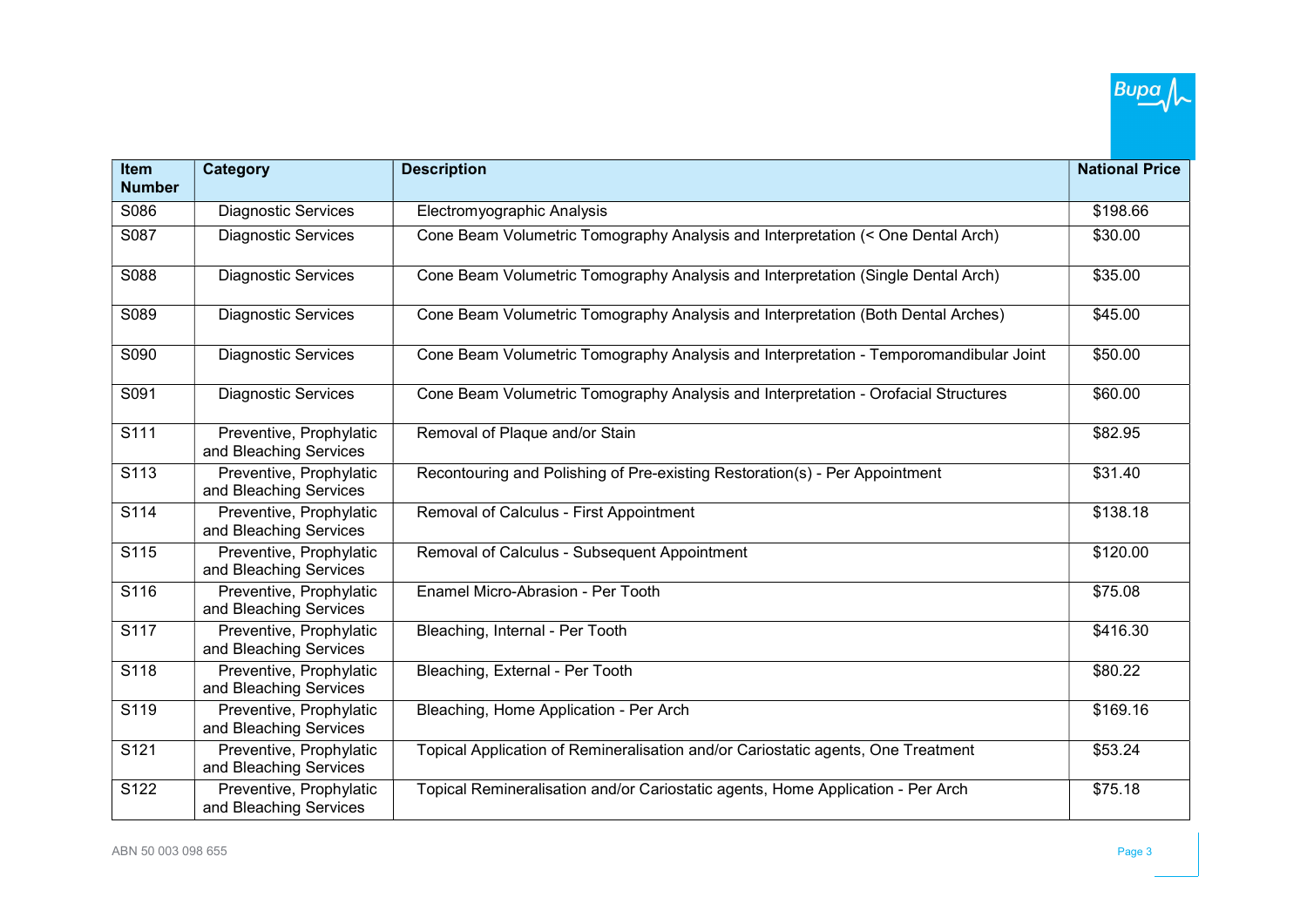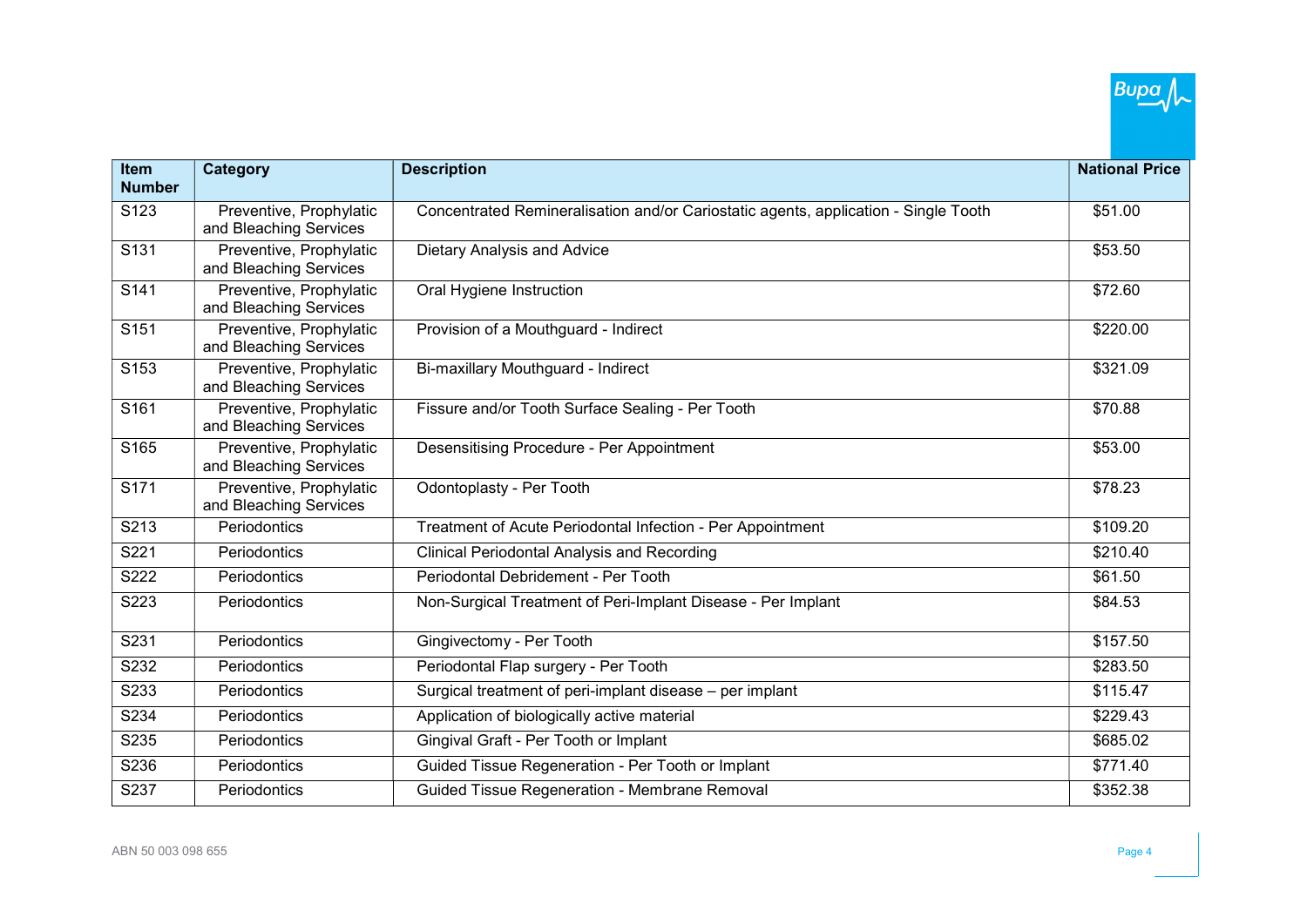| Item          | Category            | <b>Description</b>                                                                                        | <b>National Price</b> |
|---------------|---------------------|-----------------------------------------------------------------------------------------------------------|-----------------------|
| <b>Number</b> |                     |                                                                                                           |                       |
| S238          | Periodontics        | Periodontal Flap Surgery for Crown Lengthening - Per Tooth                                                | \$603.20              |
| S241          | Periodontics        | Root Resection - Per Root                                                                                 | \$391.44              |
| S242          | Periodontics        | Osseous Surgery - Per Tooth                                                                               | \$851.50              |
| S243          | Periodontics        | Osseous Graft - Per Tooth or Implant                                                                      | \$978.29              |
| S244          | Periodontics        | Osseous Graft - Block.                                                                                    | \$800.00              |
| S245          | Periodontics        | Periodontal Surgery involving one Tooth or an Implant.                                                    | \$248.54              |
| S246          | Periodontics        | Maxillary sinus augmentation - Trans-alveolar technique - per sinus                                       | \$338.10              |
| S247          | Periodontics        | Maxillary sinus augmentation - Lateral wall approach - per sinus                                          | \$338.10              |
| S250          | Periodontics        | Active non-surgical periodontal therapy - per quadrant                                                    | \$280.00              |
| S251          | Periodontics        | Supportive periodontal therapy - per appointment                                                          | \$241.50              |
| S311          | Oral Surgery        | Removal of a Tooth or Part(s) Thereof                                                                     | \$180.81              |
| S314          | Oral Surgery        | Sectional Removal of a Tooth or Part(s) Thereof                                                           | \$247.49              |
| S322          | Oral Surgery        | Surgical Removal of a Tooth or Tooth Fragment not Requiring Removal of Bone or Tooth<br>Division          | \$314.06              |
| S323          | Oral Surgery        | Surgical Removal of a Tooth or Tooth Fragment Requiring Removal of Bone                                   | \$389.87              |
| S324          | Oral Surgery        | Surgical Removal of a Tooth or Tooth Fragment Requiring Both Removal of Bone and Tooth<br><b>Division</b> | \$482.69              |
| S331          | Oral Surgery        | Alveolectomy - Per Segment                                                                                | \$240.00              |
| S332          | Oral Surgery        | Ostectomy - Per Jaw                                                                                       | \$512.09              |
| S337          | Oral Surgery        | <b>Reduction of Fibrous Tuberosity</b>                                                                    | \$275.31              |
| S338          | Oral Surgery        | Reduction of Flabby Ridge - Per Segment                                                                   | \$185.00              |
| S341          | <b>Oral Surgery</b> | Removal of Hyperplastic Tissue                                                                            | \$375.90              |
| S343          | Oral Surgery        | Repositioning of Muscle Attachments                                                                       | \$430.50              |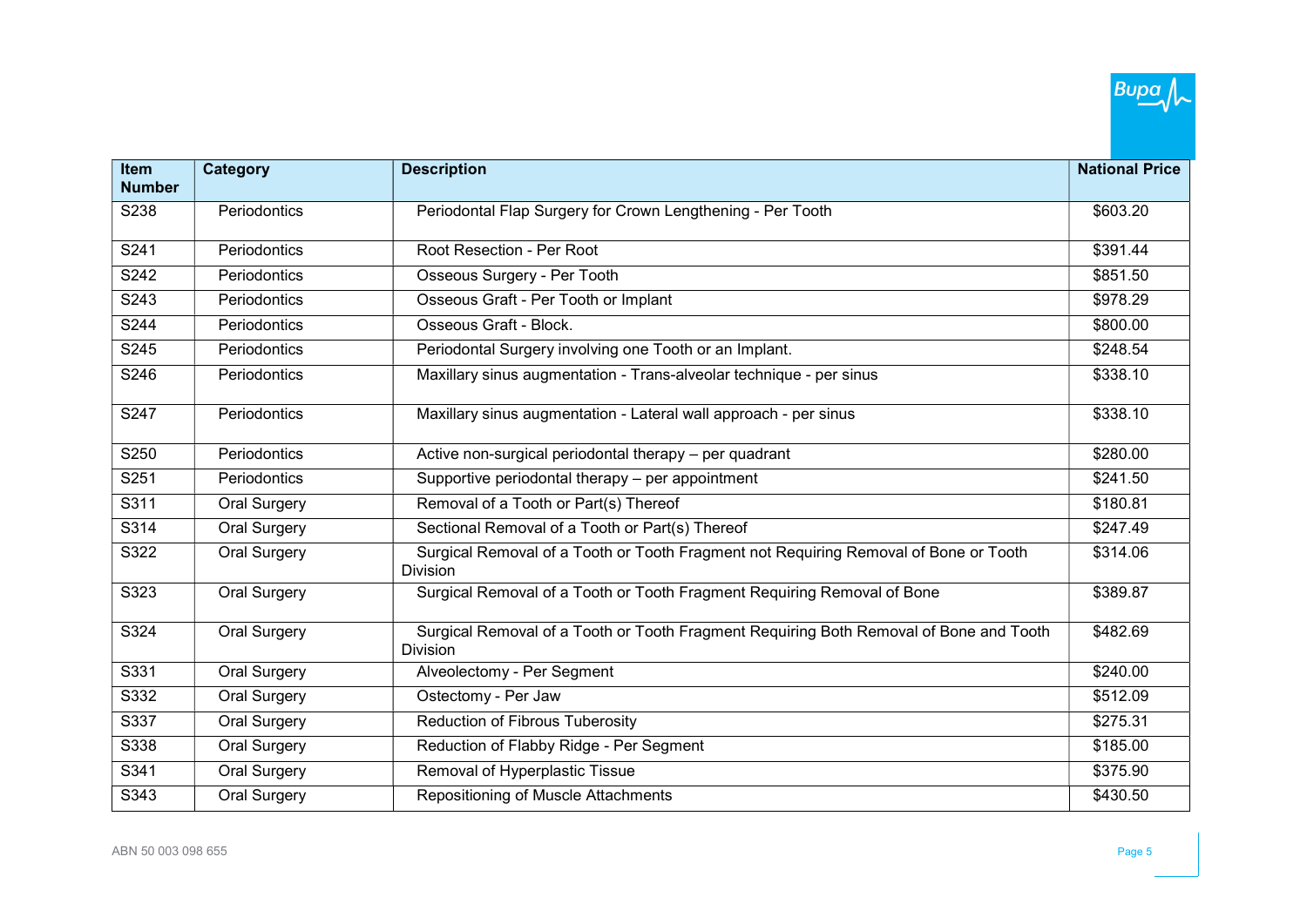| Item<br><b>Number</b> | Category            | <b>Description</b>                                                              | <b>National Price</b> |
|-----------------------|---------------------|---------------------------------------------------------------------------------|-----------------------|
| S344                  | Oral Surgery        | Vestibuloplasty                                                                 | \$879.06              |
| S345                  | <b>Oral Surgery</b> | <b>Skin or Mucosal Graft</b>                                                    | \$879.06              |
| S351                  | Oral Surgery        | Repair of Skin and Subcutaneous Tissue or Mucous Membrane                       | \$241.50              |
| S352                  | Oral Surgery        | Fracture of Maxilla or Mandible - Not Requiring Fixation                        | \$289.28              |
| S353                  | Oral Surgery        | Fracture of Maxilla or Mandible - With Wiring of Teeth or Intraoral fixation    | \$630.00              |
| S354                  | <b>Oral Surgery</b> | Fracture of Maxilla or Mandible - With External Fixation                        | \$630.00              |
| S355                  | Oral Surgery        | Fracture of Zygoma                                                              | \$819.00              |
| S359                  | Oral Surgery        | Fracture of the Maxilla or Mandible Requiring Open Reduction                    | \$1,285.20            |
| S361                  | Oral Surgery        | Mandible - Relocation Following Dislocation                                     | \$290.96              |
| S363                  | Oral Surgery        | Mandible - Relocation Requiring Open Operation                                  | \$1,058.40            |
| S365                  | Oral Surgery        | Osteotomy - Maxilla                                                             | \$1,470.00            |
| S366                  | <b>Oral Surgery</b> | Osteotomy - Mandible                                                            | \$1,470.00            |
| S371                  | Oral Surgery        | Removal of Tumour, Cyst or Scar - Cutaneous, Subcutaneous or in Mucous Membrane | \$227.75              |
| S373                  | Oral Surgery        | Removal of Tumour, Cyst or Scar involving Muscle, Bone or other Deep Tissue     | \$766.29              |
| S375                  | Oral Surgery        | <b>Surgery to Salivary Duct</b>                                                 | \$684.39              |
| S376                  | Oral Surgery        | <b>Surgery to Salivary Gland</b>                                                | \$240.98              |
| S377                  | <b>Oral Surgery</b> | Removal or Repair of Soft Tissue (Not Elsewhere Defined)                        | \$284.70              |
| S378                  | Oral Surgery        | Surgical Removal of Foreign Body                                                | \$168.95              |
| S379                  | Oral Surgery        | Marsupialisation of Cyst                                                        | \$409.50              |
| S381                  | Oral Surgery        | Surgical Exposure of Unerupted Tooth - Per Tooth                                | \$385.46              |
| S382                  | Oral Surgery        | Surgical Exposure and Attachment of Device for Orthodontic Traction             | \$437.12              |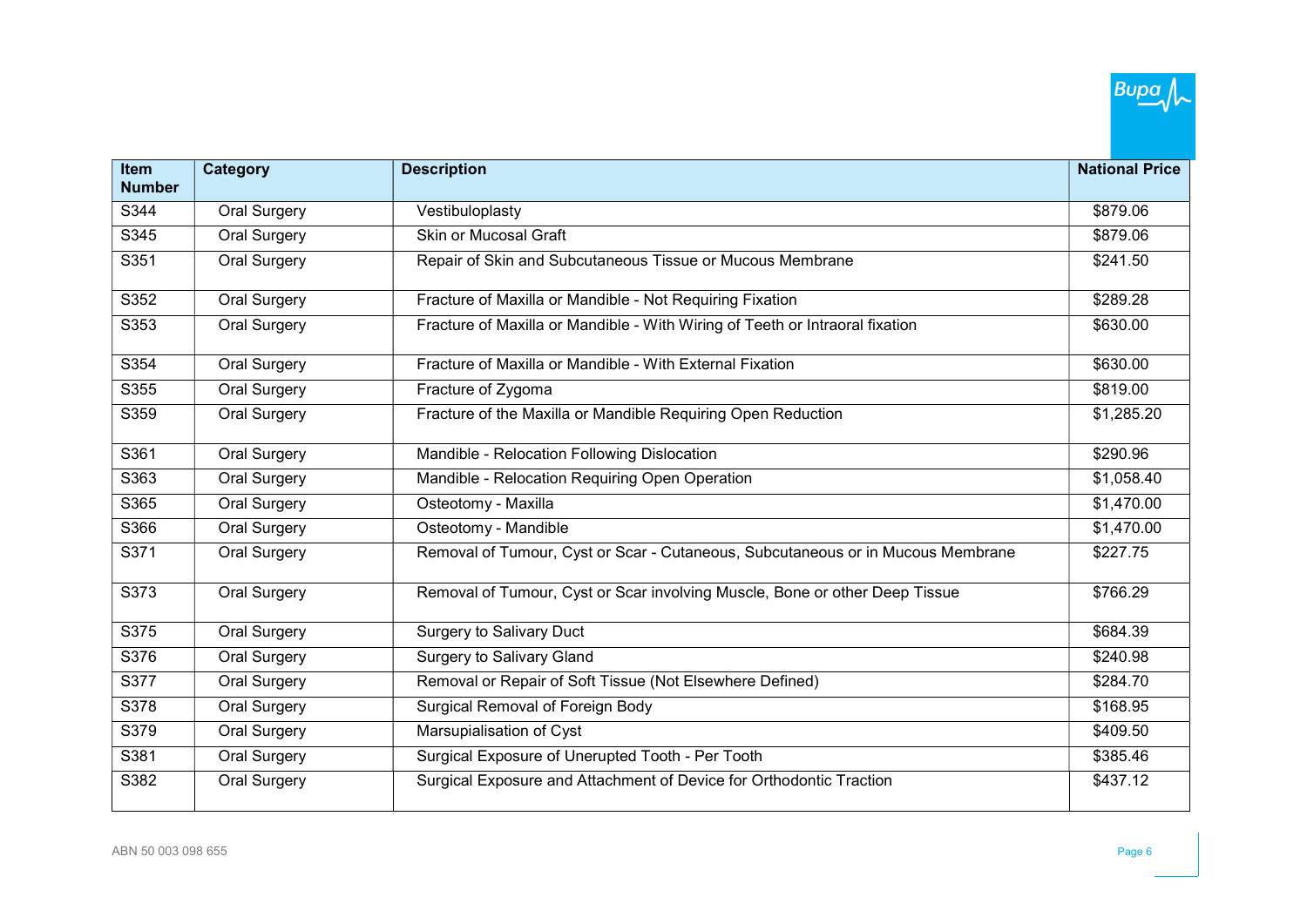| Item          | Category            | <b>Description</b>                                                            | <b>National Price</b> |
|---------------|---------------------|-------------------------------------------------------------------------------|-----------------------|
| <b>Number</b> |                     |                                                                               |                       |
| S384          | Oral Surgery        | Repositioning of Displaced Tooth/Teeth - Per Tooth                            | \$282.03              |
| S385          | <b>Oral Surgery</b> | Surgical Repositioning of Unerupted Tooth - Per Tooth                         | \$437.12              |
| S386          | Oral Surgery        | Splinting of Displaced Tooth/Teeth - Per Tooth                                | \$294.00              |
| S387          | Oral Surgery        | Replantation and Splinting of a Tooth - Per Tooth                             | \$563.33              |
| S388          | <b>Oral Surgery</b> | Transplantation of Tooth or Tooth Bud                                         | \$634.62              |
| S389          | Oral Surgery        | Surgery to Isolate and Preserve Neurovascular Tissue                          | \$208.53              |
| S391          | Oral Surgery        | Frenectomy                                                                    | \$260.61              |
| S392          | Oral Surgery        | Drainage of Abscess                                                           | \$136.82              |
| S393          | <b>Oral Surgery</b> | Surgery involving the Maxillary Antrum                                        | \$878.43              |
| S394          | <b>Oral Surgery</b> | <b>Surgery for Osteomyelitis</b>                                              | \$564.69              |
| S395          | Oral Surgery        | <b>Repair of Nerve Trunk</b>                                                  | \$1,076.25            |
| S399          | Oral Surgery        | Control of Reactionary or Secondary Post-Operative Haemorrhage                | \$66.78               |
| S411          | Endodontics         | Direct Pulp Capping                                                           | \$50.61               |
| S412          | Endodontics         | Incomplete Endodontic Therapy (Tooth not Suitable for Further Treatment)      | \$209.06              |
| S414          | Endodontics         | Pulpotomy                                                                     | \$125.00              |
| S415          | Endodontics         | Complete Chemo-Mechanical Preparation of Root Canal - One Canal               | \$433.97              |
| S416          | Endodontics         | Complete Chemo-Mechanical Preparation of Root Canal - Each Additional Canal   | \$221.76              |
| S417          | Endodontics         | Root Canal Obturation - One Canal                                             | \$433.97              |
| S418          | Endodontics         | Root Canal Obturation - Each Additional Canal                                 | \$221.76              |
| S419          | Endodontics         | Extirpation of Pulp or Debridement of Root Canal(s) - Emergency or Palliative | \$232.00              |
| S421          | Endodontics         | Resorbable Root Canal Filling - Primary Tooth                                 | \$234.15              |
| S431          | Endodontics         | Periapical Curettage - Per Root                                               | \$430.50              |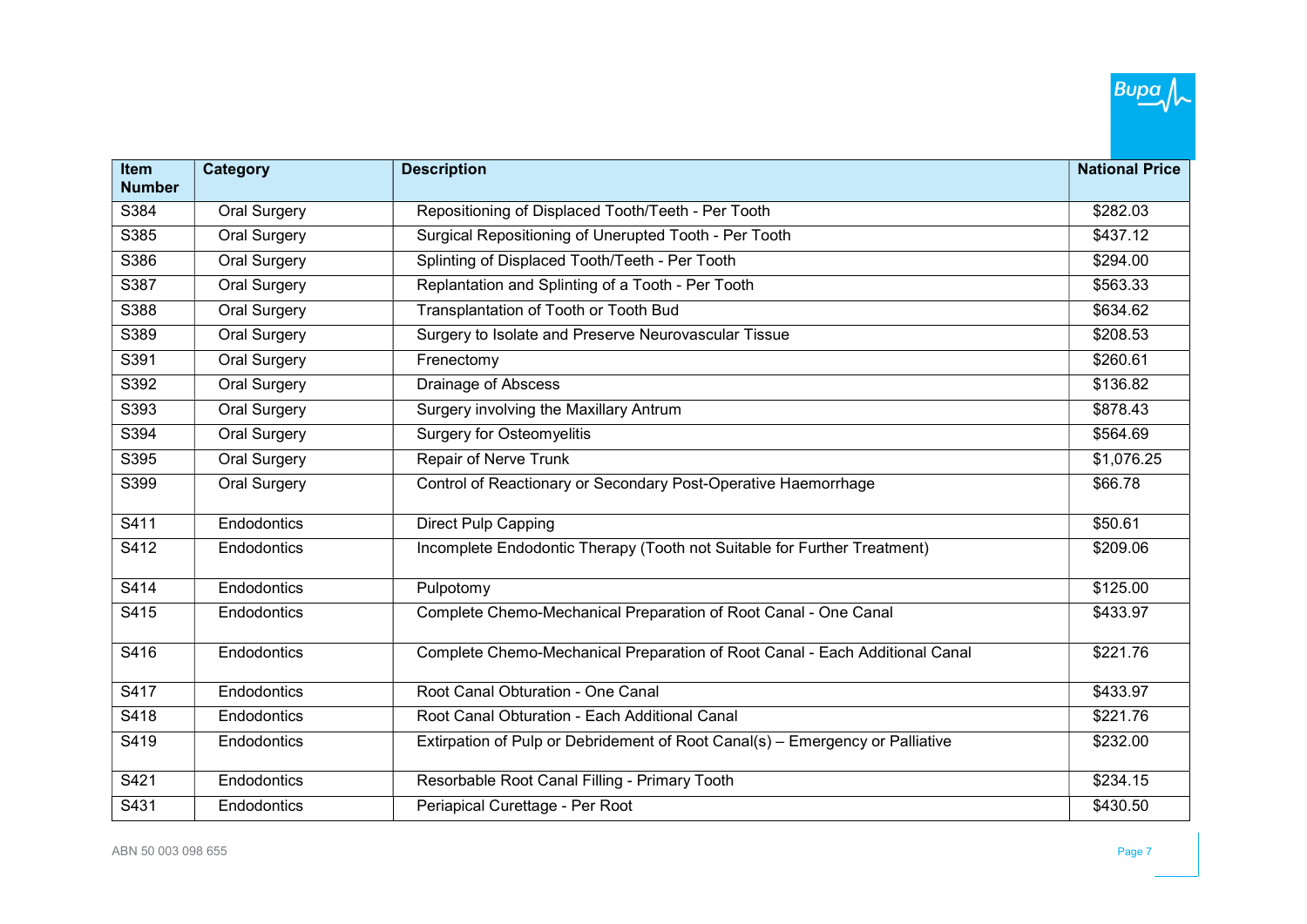| <b>Item</b><br><b>Number</b> | <b>Category</b>             | <b>Description</b>                                                                   | <b>National Price</b> |
|------------------------------|-----------------------------|--------------------------------------------------------------------------------------|-----------------------|
| S432                         | Endodontics                 | Apicectomy - Per Root                                                                | \$430.50              |
|                              |                             |                                                                                      |                       |
| S433                         | Endodontics                 | <b>Exploratory Periradicular Surgery</b>                                             | \$174.20              |
| S434                         | Endodontics                 | Apical Seal - Per Canal                                                              | \$574.14              |
| S436                         | Endodontics                 | Sealing of Perforation                                                               | \$399.00              |
| S437                         | Endodontics                 | Surgical Treatment and Repair of External Root Resorption - Per Tooth                | \$555.45              |
| S438                         | Endodontics                 | Hemisection                                                                          | \$410.13              |
| S445                         | Endodontics                 | Exploration and/or Negotiation of a Calcified Canal - Per Canal, Per Appointment     | \$154.25              |
| S451                         | Endodontics                 | Removal of Root Filling - Per Canal                                                  | \$154.25              |
| S452                         | Endodontics                 | Removal of a Cemented Root Canal Post or Post Crown                                  | \$144.69              |
| S453                         | Endodontics                 | Removal or Bypassing Fractured Endodontic Instrument                                 | \$135.14              |
| S455                         | Endodontics                 | Additional Visit for Irrigation and/or Dressing of the Root Canal System - Per Tooth | \$154.25              |
| S457                         | Endodontics                 | Obturation of Resorption Defect or Perforation (Non-Surgical)                        | \$154.25              |
| S458                         | Endodontics                 | Interim Therapeutic Root Filling - Per Tooth                                         | \$173.67              |
| S511                         | <b>Restorative Services</b> | Metallic Restoration - One Surface - Direct                                          | \$145.32              |
| S512                         | <b>Restorative Services</b> | Metallic Restoration - Two Surfaces - Direct                                         | \$178.08              |
| S513                         | <b>Restorative Services</b> | Metallic Restoration - Three Surfaces - Direct                                       | \$212.31              |
| S514                         | <b>Restorative Services</b> | Metallic Restoration - Four Surfaces - Direct                                        | \$242.13              |
| S515                         | <b>Restorative Services</b> | Metallic Restoration - Five Surfaces - Direct                                        | \$276.47              |
| S521                         | <b>Restorative Services</b> | Adhesive Restoration - One Surface - Anterior Tooth - Direct                         | \$160.86              |
| S522                         | <b>Restorative Services</b> | Adhesive Restoration - Two Surfaces - Anterior Tooth - Direct                        | \$195.20              |
| S523                         | <b>Restorative Services</b> | Adhesive Restoration - Three Surfaces - Anterior Tooth - Direct                      | \$231.11              |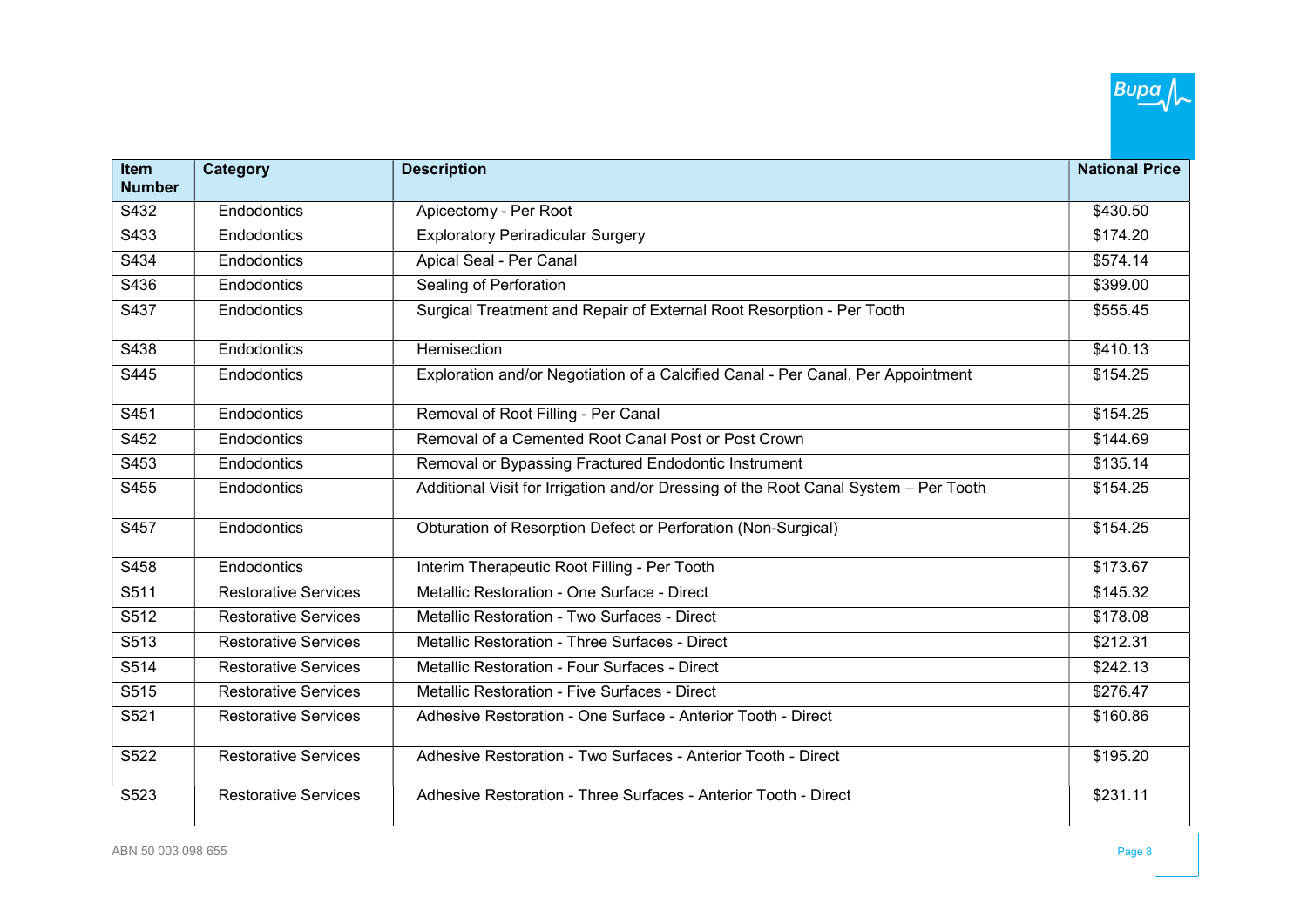| <b>Item</b>      | Category                    | <b>Description</b>                                               | <b>National Price</b> |
|------------------|-----------------------------|------------------------------------------------------------------|-----------------------|
| <b>Number</b>    |                             |                                                                  |                       |
| S524             | <b>Restorative Services</b> | Adhesive Restoration - Four Surfaces - Anterior Tooth - Direct   | \$267.02              |
| S525             | <b>Restorative Services</b> | Adhesive Restoration - Five Surfaces - Anterior Tooth - Direct   | \$373.28              |
| S526             | <b>Restorative Services</b> | Adhesive Restoration - Veneer - Anterior Tooth - Direct          | \$459.59              |
| S531             | <b>Restorative Services</b> | Adhesive Restoration - One Surface - Posterior Tooth - Direct    | \$171.78              |
| S <sub>532</sub> | <b>Restorative Services</b> | Adhesive Restoration - Two Surfaces - Posterior Tooth - Direct   | \$215.57              |
| S533             | <b>Restorative Services</b> | Adhesive Restoration - Three Surfaces - Posterior Tooth - Direct | \$259.25              |
| S534             | <b>Restorative Services</b> | Adhesive Restoration - Four Surfaces - Posterior Tooth - Direct  | \$292.11              |
| S535             | <b>Restorative Services</b> | Adhesive Restoration - Five Surfaces - Posterior Tooth - Direct  | \$437.12              |
| S536             | <b>Restorative Services</b> | Adhesive Restoration - Veneer - Posterior Tooth - Direct         | \$459.59              |
| S541             | <b>Restorative Services</b> | Metallic Restoration - One Surface - Indirect                    | \$625.91              |
| S542             | <b>Restorative Services</b> | Metallic Restoration - Two Surfaces - Indirect                   | \$787.80              |
| S543             | <b>Restorative Services</b> | Metallic Restoration - Three Surfaces - Indirect                 | \$1,080.98            |
| S544             | <b>Restorative Services</b> | Metallic Restoration - Four Surfaces - Indirect                  | \$1,263.05            |
| S545             | <b>Restorative Services</b> | Metallic Restoration - Five Surfaces - Indirect                  | \$1,563.66            |
| S551             | <b>Restorative Services</b> | Tooth-Coloured Restoration - One Surface - Indirect              | \$987.42              |
| S552             | <b>Restorative Services</b> | Tooth-Coloured Restoration - Two Surfaces - Indirect             | \$1,105.65            |
| S553             | <b>Restorative Services</b> | Tooth-Coloured Restoration - Three Surfaces - Indirect           | \$1,371.62            |
| S554             | <b>Restorative Services</b> | <b>Tooth-Coloured Restoration - Four Surfaces - Indirect</b>     | \$1,475.04            |
| S555             | <b>Restorative Services</b> | <b>Tooth-Coloured Restoration - Five Surfaces - Indirect</b>     | \$1,563.66            |
| S556             | <b>Restorative Services</b> | Tooth - Coloured Restoration - Veneer - Indirect                 | \$1,705.94            |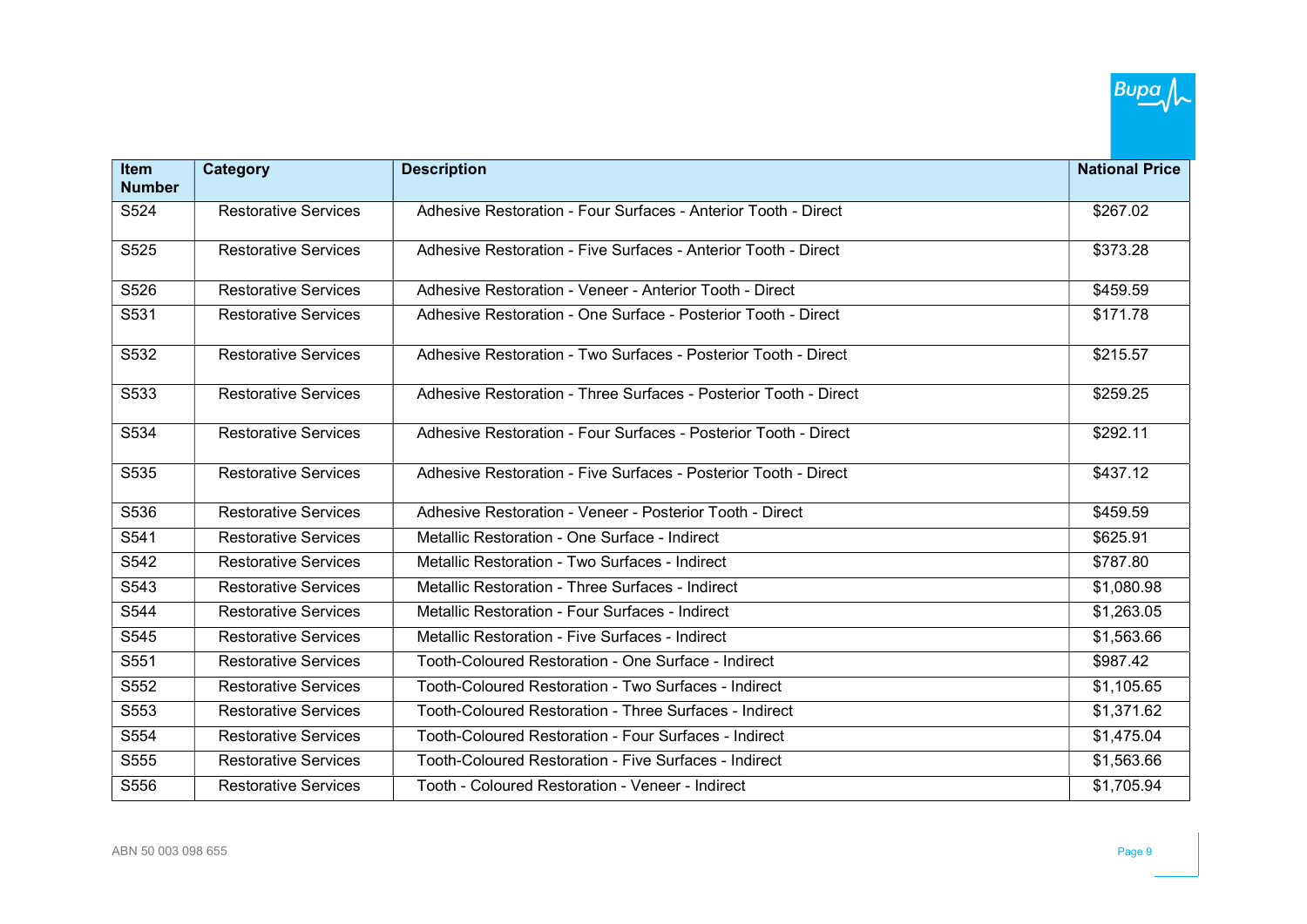

| <b>Item</b><br><b>Number</b> | Category                    | <b>Description</b>                                                         | <b>National Price</b> |
|------------------------------|-----------------------------|----------------------------------------------------------------------------|-----------------------|
| S571                         | <b>Restorative Services</b> | Adaptation of New Restoration to Existing Removable Prosthesis - Per Tooth | \$18.11               |
|                              |                             |                                                                            |                       |
| S572                         | <b>Restorative Services</b> | Provisional (Intermediate/Temporary) Restoration - Per Tooth               | \$118.00              |
|                              |                             | <b>Metal Band</b>                                                          |                       |
| S574                         | <b>Restorative Services</b> |                                                                            | \$127.00              |
| S575                         | <b>Restorative Services</b> | Pin Retention - Per Pin                                                    | \$39.06               |
| S577                         | <b>Restorative Services</b> | Cusp Capping - Per Cusp                                                    | \$42.21               |
| S578                         | <b>Restorative Services</b> | Restoration of an Incisal Corner - Per Corner                              | \$42.21               |
| S579                         | <b>Restorative Services</b> | Bonding of Tooth Fragment                                                  | \$233.10              |
| S586                         | <b>Restorative Services</b> | Crown - Metallic - With Tooth Preparation - Preformed                      | \$194.71              |
| S587                         | <b>Restorative Services</b> | Crown - Metallic - Minimal Tooth Preparation - Preformed                   | \$114.71              |
| S588                         | <b>Restorative Services</b> | Crown - Tooth-Coloured - Preformed                                         | \$150.94              |
| S595                         | <b>Restorative Services</b> | <b>Removal of Indirect Restoration</b>                                     | \$196.25              |
| S596                         | <b>Restorative Services</b> | Recementing of Indirect Restoration                                        | \$110.25              |
| S597                         | <b>Restorative Services</b> | Post - Direct                                                              | \$245.70              |
| S611                         | Prosthodontics              | Full Crown - Acrylic Resin - Indirect                                      | \$1,281.00            |
| S613                         | Prosthodontics              | Full Crown - Non-Metallic - Indirect                                       | \$1,869.00            |
| S615                         | <b>Prosthodontics</b>       | Full Crown - Veneered - Indirect                                           | \$2,047.50            |
| S618                         | Prosthodontics              | Full Crown - Metallic - Indirect                                           | \$1,627.50            |
| S625                         | Prosthodontics              | Post and Core for Crown - Indirect                                         | \$443.21              |
| S627                         | Prosthodontics              | Preliminary Restoration For Crown - Direct                                 | \$225.00              |
| S629                         | Prosthodontics              | Post and Root Cap - Indirect                                               | \$450.14              |
| S631                         | Prosthodontics              | Provisional Crown - Per Tooth                                              | \$200.00              |
| S632                         | Prosthodontics              | Provisional Bridge Pontic - Per Pontic                                     | \$390.00              |
| S633                         | Prosthodontics              | Provisional Implant Abutment - Per Abutment                                | \$166.94              |
| S634                         | Prosthodontics              | Provisional Implant Restoration - Per Implant Abutment                     | \$303.84              |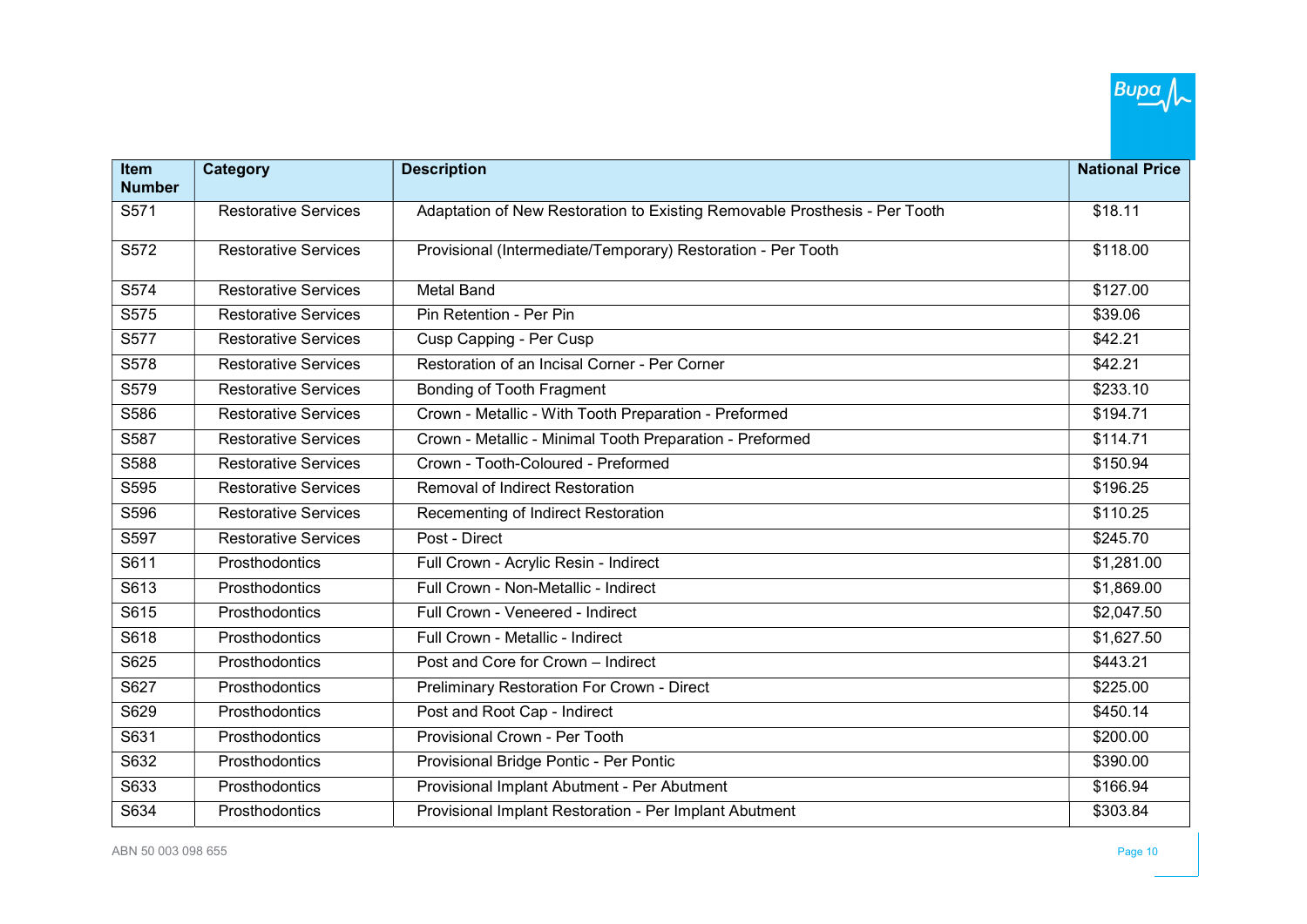| Item          | <b>Category</b> | <b>Description</b>                                                            | <b>National Price</b> |
|---------------|-----------------|-------------------------------------------------------------------------------|-----------------------|
| <b>Number</b> |                 |                                                                               |                       |
| S642          | Prosthodontics  | Bridge Pontic - Direct - Per Pontic                                           | \$1,344.00            |
| S643          | Prosthodontics  | Bridge Pontic - Indirect - Per Pontic                                         | \$1,236.59            |
| S644          | Prosthodontics  | Semi-Fixed Attachment                                                         | \$442.68              |
| S645          | Prosthodontics  | Precision or Magnetic Attachment                                              | \$436.70              |
| S649          | Prosthodontics  | Retainer for Bonded Fixture - Indirect - Per Tooth                            | \$551.25              |
| S651          | Prosthodontics  | Recementing Crown or Veneer                                                   | \$140.00              |
| S652          | Prosthodontics  | Recementing Bridge or Splint - Per Abutment                                   | \$165.00              |
| S653          | Prosthodontics  | Rebonding of Bridge or Splint where Retreatment of Bridge Surface is required | \$193.00              |
| S655          | Prosthodontics  | Removal of Crown                                                              | \$133.00              |
| S656          | Prosthodontics  | Removal of Bridge or Splint                                                   | \$192.89              |
| S658          | Prosthodontics  | Repair of Crown, Bridge or Splint - Indirect                                  | \$487.52              |
| S659          | Prosthodontics  | Repair of Crown, Bridge or Splint - Direct                                    | \$222.06              |
| S661          | Prosthodontics  | Fitting of Implant Abutment - Per Abutment                                    | \$1,000.00            |
| S663          | Prosthodontics  | Removal of Implant and/or Retention Device                                    | \$595.56              |
| S664          | Prosthodontics  | Fitting of Bar for Denture - Per Abutment                                     | \$897.23              |
| S665          | Prosthodontics  | Prosthesis with Resin Base Attached to Implants - Removable - Per Arch        | \$1,086.75            |
| S666          | Prosthodontics  | Prosthesis with Metal Frame Attached to Implants - Fixed - Per Arch           | \$1,200.00            |
| S667          | Prosthodontics  | Prosthesis with Metal Frame Attached to Implants - Removable - Per Arch       | \$1,086.75            |
| S668          | Prosthodontics  | Fixture or Abutment Screw Removal and Replacement                             | \$444.13              |
| S669          | Prosthodontics  | Removal and Reattachment of Prosthesis Fixed to Implant(s) - Per Implant      | \$234.47              |
| S671          | Prosthodontics  | Full Crown attached to Osseointegrated Implant - Non-Metallic - Indirect      | \$1,848.00            |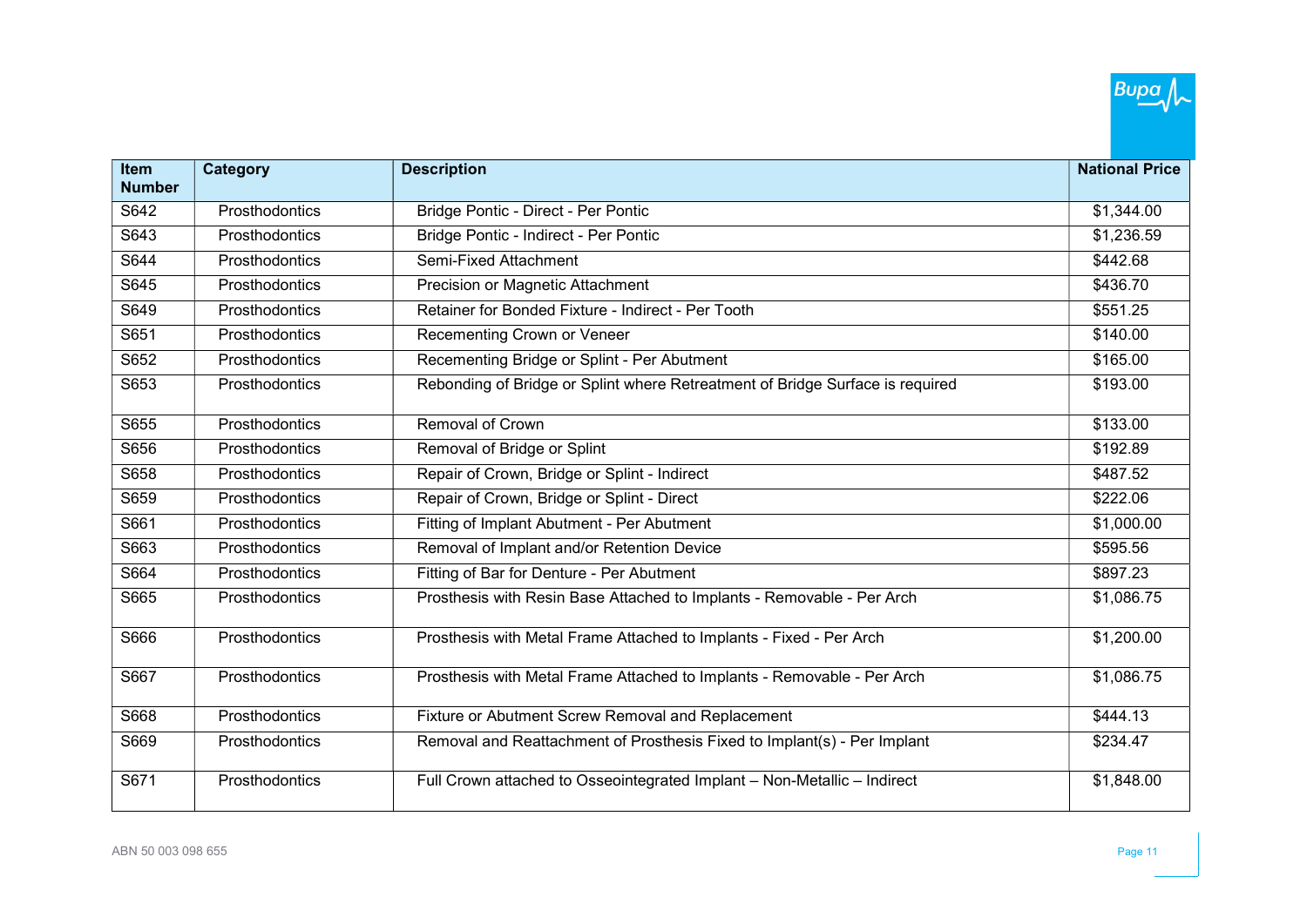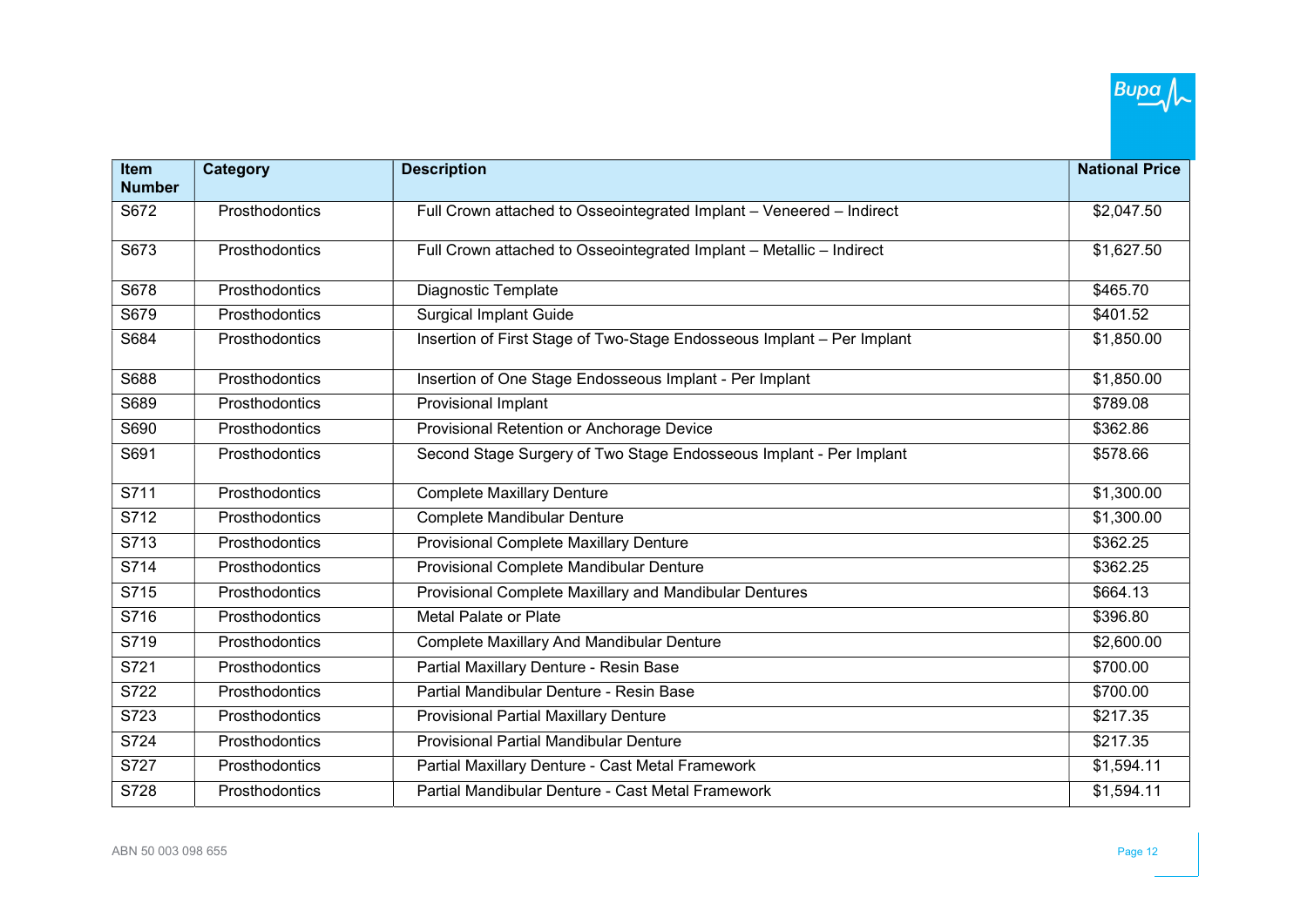| Item          | <b>Category</b> | <b>Description</b>                                | <b>National Price</b> |
|---------------|-----------------|---------------------------------------------------|-----------------------|
| <b>Number</b> |                 |                                                   |                       |
| S731          | Prosthodontics  | Retainer - Per Tooth                              | \$55.44               |
| S732          | Prosthodontics  | <b>Occlusal Rest - Per Rest</b>                   | \$45.00               |
| S733          | Prosthodontics  | Tooth/Teeth (Partial Denture)                     | \$57.23               |
| S734          | Prosthodontics  | Overlays - Per Tooth                              | \$95.45               |
| S735          | Prosthodontics  | Precision or Magnetic Denture Attachment          | \$305.00              |
| S736          | Prosthodontics  | Immediate Tooth Replacement - Per Tooth           | \$47.00               |
| S737          | Prosthodontics  | <b>Resilient Lining</b>                           | \$237.62              |
| S738          | Prosthodontics  | <b>Wrought Bar</b>                                | \$221.45              |
| S739          | Prosthodontics  | Metal Backing - Per Backing                       | \$100.07              |
| S741          | Prosthodontics  | Adjustment of a Denture                           | \$65.63               |
| S743          | Prosthodontics  | Relining - Complete Denture - Processed           | \$606.90              |
| S744          | Prosthodontics  | Relining - Partial Denture - Processed            | \$471.98              |
| S745          | Prosthodontics  | Remodelling - Complete Denture                    | \$776.16              |
| S746          | Prosthodontics  | Remodelling - Partial Denture                     | \$637.46              |
| S751          | Prosthodontics  | Relining - Complete Denture - Direct              | \$282.45              |
| S752          | Prosthodontics  | Relining - Partial Denture - Direct               | \$221.24              |
| S753          | Prosthodontics  | Cleaning and Polishing of Pre-Existing Denture    | \$70.88               |
| S754          | Prosthodontics  | Denture Base Modification                         | \$184.49              |
| S761          | Prosthodontics  | Reattaching Pre-Existing Clasp to Denture         | \$175.50              |
| S762          | Prosthodontics  | Replacing/Adding Clasp to Denture - Per Clasp     | \$189.32              |
| S763          | Prosthodontics  | Repairing Broken Base of a Complete Denture       | \$163.49              |
| S764          | Prosthodontics  | Repairing Broken Base of a Partial Denture        | \$181.13              |
| S765          | Prosthodontics  | Replacing/Adding New Tooth on Denture - Per Tooth | \$180.30              |
| S766          | Prosthodontics  | Reattaching Existing Tooth on Denture - Per Tooth | \$110.49              |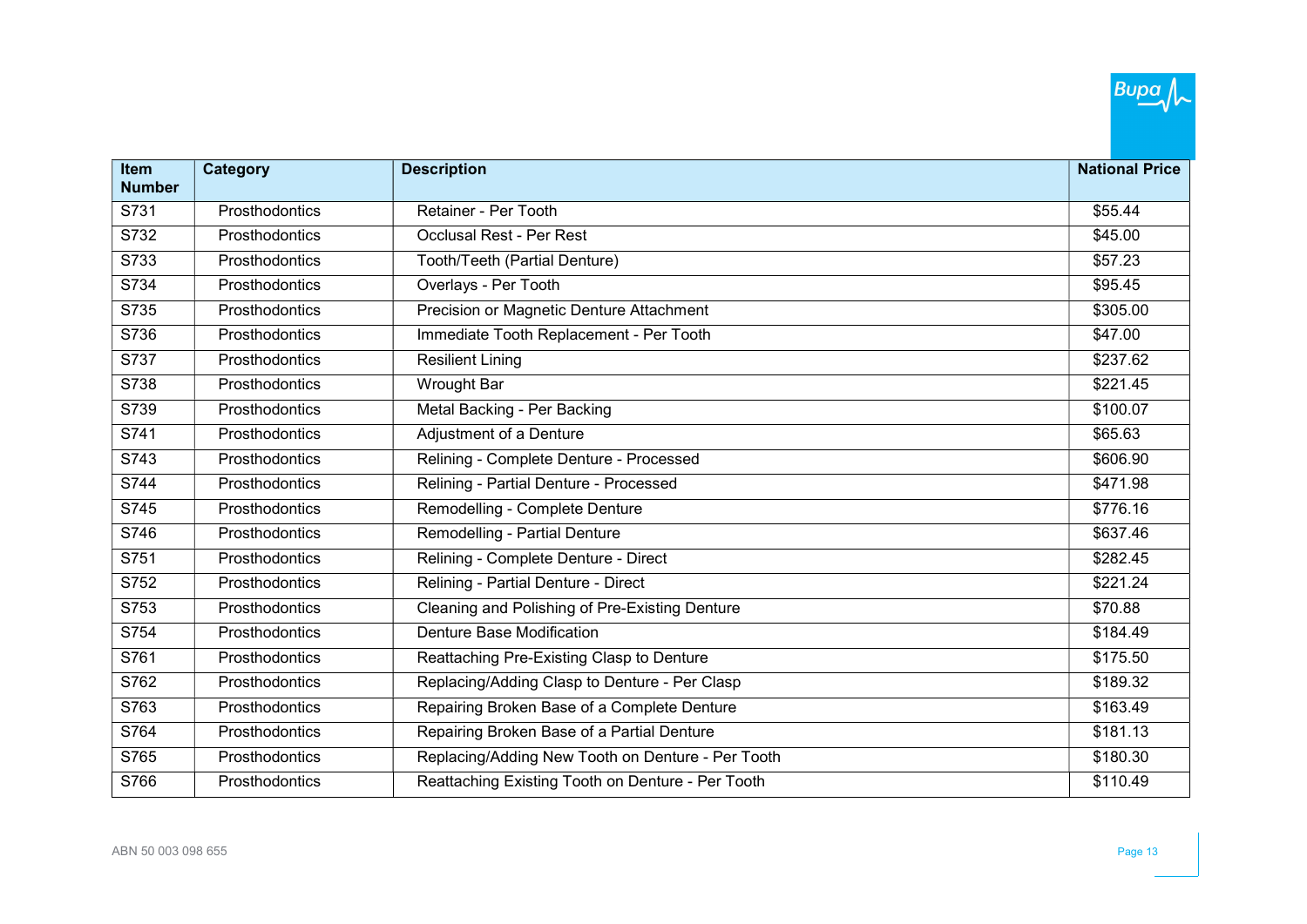

| <b>Item</b><br><b>Number</b> | Category       | <b>Description</b>                                                                    | <b>National Price</b> |
|------------------------------|----------------|---------------------------------------------------------------------------------------|-----------------------|
| S768                         | Prosthodontics | Adding Tooth to Partial Denture to Replace an Extracted/Decoronated Tooth - Per Tooth | \$191.63              |
|                              |                |                                                                                       |                       |
| S769                         | Prosthodontics | Repair or Addition to Metal Casting                                                   | \$229.22              |
| S771                         | Prosthodontics | Tissue Conditioning Preparatory to Impressions - Per Application                      | \$100.00              |
| S772                         | Prosthodontics | Splint - Resin - Indirect                                                             | \$470.72              |
| S773                         | Prosthodontics | Splint - Metal - Indirect                                                             | \$470.72              |
| S774                         | Prosthodontics | Obturator                                                                             | \$1,197.74            |
| S775                         | Prosthodontics | <b>Characterisation of Denture Base</b>                                               | \$268.59              |
| S776                         | Prosthodontics | Impression - Denture Repair/Modification                                              | \$57.86               |
| S777                         | Prosthodontics | Identification                                                                        | \$46.31               |
| S778                         | Prosthodontics | <b>Inlay for Denture Tooth</b>                                                        | \$256.52              |
| S779                         | Prosthodontics | Surgical Guide for an Immediate Denture                                               | \$461.90              |
| S811                         | Orthodontics   | Passive Removable Appliance - Per Arch                                                | \$427.80              |
| S821                         | Orthodontics   | Active Removable Appliance - Per Arch                                                 | \$950.00              |
| S823                         | Orthodontics   | Functional Orthopaedic Appliance - Custom Fabrication                                 | \$1,705.00            |
| S824                         | Orthodontics   | Functional Orthopaedic Appliance - Prefabricated                                      | \$400.00              |
| S825                         | Orthodontics   | Sequential Plastic Aligners - Per Arch                                                | \$1,405.95            |
| S829                         | Orthodontics   | Partial Banding - Per Arch                                                            | \$772.38              |
| S831                         | Orthodontics   | Full Arch Banding - Per Arch                                                          | \$1,893.60            |
| S833                         | Orthodontics   | Removal of Banding - Per Arch                                                         | \$195.62              |
| S841                         | Orthodontics   | Fixed Palatal or Lingual Arch Appliance                                               | \$531.51              |
| S842                         | Orthodontics   | Partial Banding for Inter-Maxillary Elastics (Vertical and/or Cross Elastic)          | \$483.84              |
| S843                         | Orthodontics   | Expansion Appliance Fixed - Per Arch                                                  | \$1,162.67            |
| S845                         | Orthodontics   | Passive Appliance - Fixed                                                             | \$436.70              |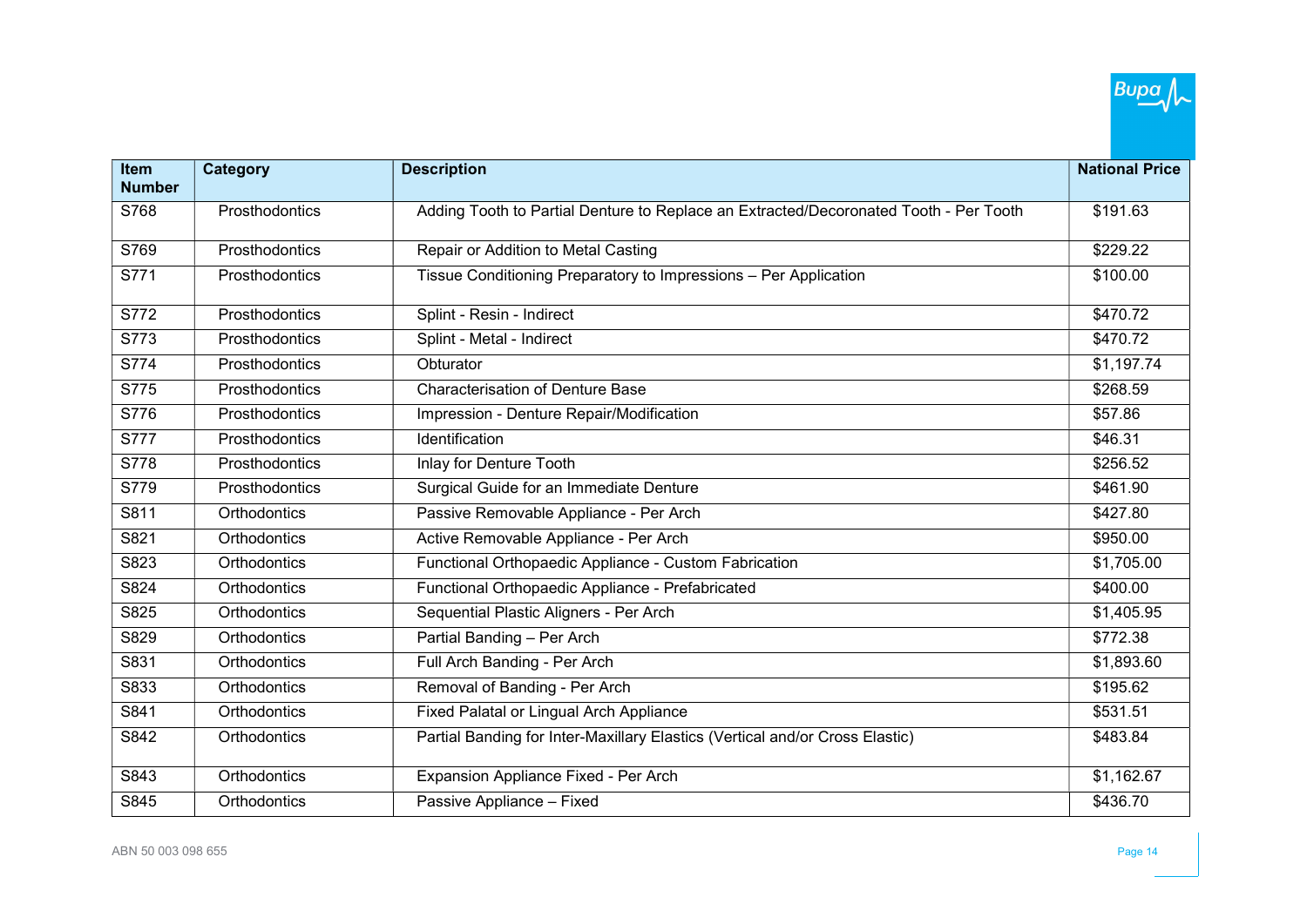| Item          | <b>Category</b>         | <b>Description</b>                                       | <b>National Price</b> |
|---------------|-------------------------|----------------------------------------------------------|-----------------------|
| <b>Number</b> |                         |                                                          |                       |
| S846          | Orthodontics            | Minor Tooth Guidance - Fixed                             | \$511.25              |
| S851          | Orthodontics            | <b>Extraoral Appliance</b>                               | \$620.97              |
| S862          | Orthodontics            | Bonding of Attachment for Appliance of Orthodontic Force | \$166.85              |
| S871          | Orthodontics            | Orthodontic Adjustment                                   | \$188.90              |
| S872          | Orthodontics            | Re-Attachment of Passive Appliance - Fixed               | \$119.54              |
| S873          | Orthodontics            | Repair of Passive Appliance - Fixed                      | \$140.07              |
| S874          | Orthodontics            | Removal of Passive Appliance - Fixed                     | \$130.41              |
| S875          | Orthodontics            | Repair of Removable Appliance - Resin Base               | \$207.69              |
| S876          | Orthodontics            | Repair of Removable Appliance - Clasp, Spring or Tooth   | \$162.12              |
| S877          | Orthodontics            | Addition to Removable Appliance - Clasp, Spring or Tooth | \$142.70              |
| S878          | Orthodontics            | Relining - Removable Appliance - Processed               | \$221.34              |
| S881          | Orthodontics            | <b>Complete Course of Orthodontic Treatment</b>          | \$3,820.45            |
| S911          | <b>General Services</b> | <b>Palliative Care</b>                                   | \$83.97               |
| S915          | <b>General Services</b> | <b>After Hours Callout</b>                               | \$113.75              |
| S916          | <b>General Services</b> | <b>Travel to Provide Services</b>                        | \$75.21               |
| S926          | <b>General Services</b> | Individually Made Tray - Medicament(s)                   | \$168.00              |
| S927          | <b>General Services</b> | <b>Provision of Medication/Medicament</b>                | \$48.00               |
| S928          | <b>General Services</b> | Intravenous Cannulation and Establishment of Infusion    | \$116.07              |
| S941          | General Services        | Local Anaesthesia                                        | \$59.85               |
| S942          | <b>General Services</b> | Sedation - Intravenous - Per 30min or Part Thereof       | \$105.41              |
| S943          | <b>General Services</b> | Sedation - Inhalation - Per 30min or Part Thereof        | \$64.83               |
| S944          | <b>General Services</b> | <b>Relaxation Therapy</b>                                | \$199.08              |
| S945          | <b>General Services</b> | Low Level Laser Therapy - Per Appointment                | \$50.00               |
| S949          | General Services        | <b>Treatment Under General Anaesthesia/Sedation</b>      | \$133.94              |
| S961          | <b>General Services</b> | Minor Occlusal Adjustment - Per Appointment              | \$37.85               |